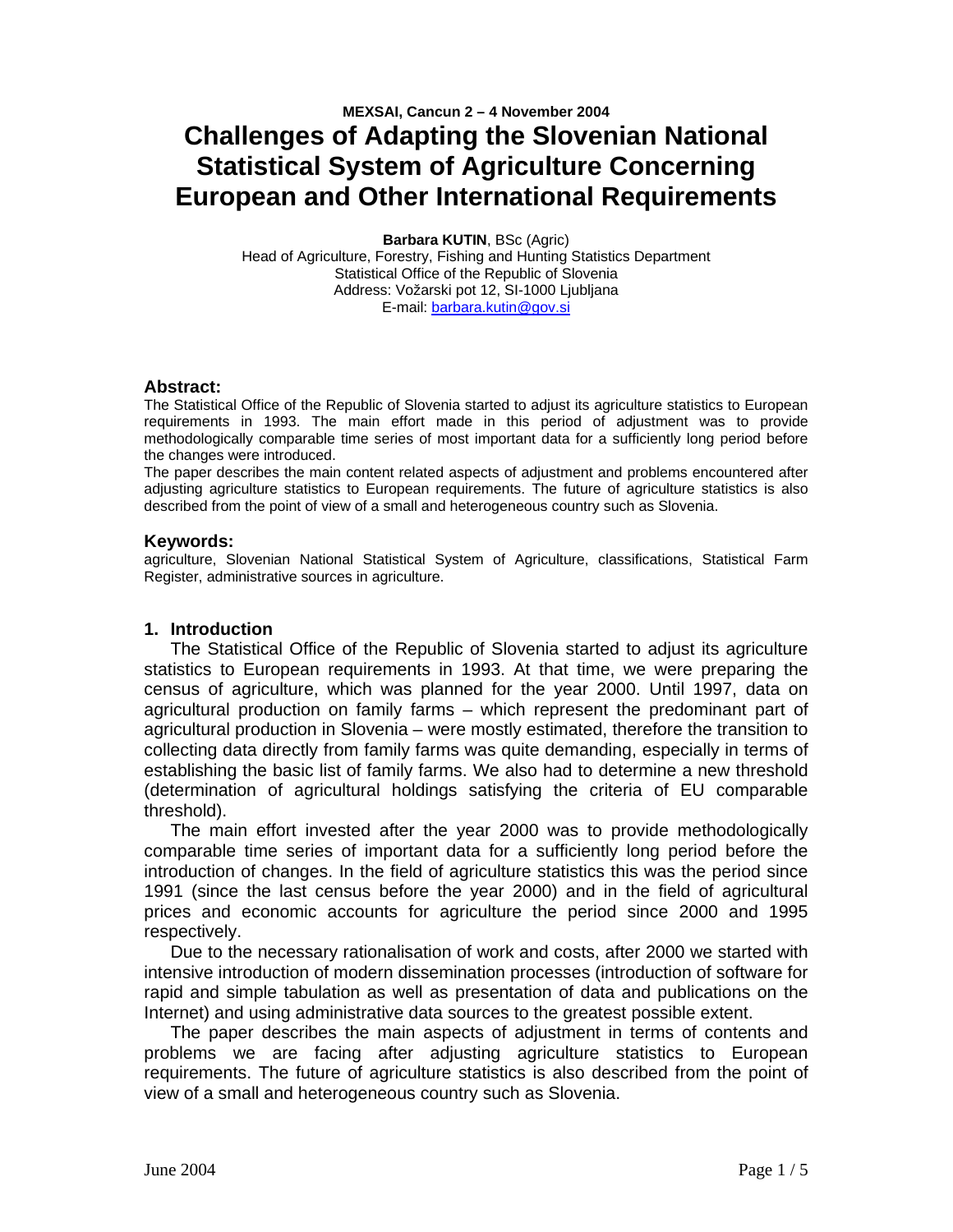## **2. Adjustment of agriculture statistics to requirements of the EU and other international organisations**

The main objective in adjusting agriculture statistics to requirements of the EU and other international organisations was to preserve or even improve the quality of statistical data that had been achieved by developing the method of data collection. At the same time we had to take into account the legal platform governed by the EU or by the national statistical legislation: independence of official statistics, objective methodology and personal data protection. Introducing methodological changes, we had to provide data comparability with previous years. We were aware that various users will demand ever more data, therefore we had to provide the easiest possible data access for them as well as technically simple and rapid solutions for data tabulation and analysis.

The basis for preparing the 2000 Census of Agriculture was the Register of Territorial Units in Slovenia, which was set up by the Statistical Office of the Republic of Slovenia and which is now being kept (from 1995) by the Surveying and Mapping Authority of the Republic of Slovenia. This source of spatial data on household addresses was necessary for preparing fieldwork and later on for setting up the Statistical Farm Register. At the same time this is also the single source of territorial data for all registers and records in Slovenia, which is the basis for linking units from various administrative and statistical sources.

## **2.1. The period up to 2000**

The start of the period is 1993, while the first survey conducted by taking into account Eurostat recommendations took place in 1997 when we implemented the Sample Farm Structure Survey. Our purpose was to test the questionnaire and fieldwork for the 2000 Census of Agriculture. In the same year the Census of Orchard Plantations was also carried out, which was completely harmonised with Eurostat recommendations. One of the main purposes of this survey was to complete the list of family farms with orchard plantations for the 2000 Census of Agriculture.

The main purpose of these surveys was to learn about the problems with fieldwork, to test the use of methods adjusted in terms of contents and to determine the threshold of covering agricultural holdings (to determine criteria for European size class agricultural holdings).

The project of determining the criteria for European size class agricultural holdings was entitled 'Socioeconomic and size structure of family farms in the 1981- 1991 period<sup>1</sup>. The bases for determining the criteria were the size structure of family farms in Slovenia, EU legislation and criteria used in some EU Member States. An analysis was prepared of data recalculated according to various thresholds. The analysis compared coverage of agricultural production and costs as well as the necessary number of interviewers for the 2000 Census of Agriculture.

Classifications according to which data were collected also needed to be updated. We had to take into account data comparability for the period before the change and

<sup>&</sup>lt;sup>1</sup> The mentioned project was financed by the Ministry of Agriculture, Forestry and Food, while data analyses were prepared by the Biotechnical Faculty in Ljubljana (Department of Rural Economics) and the Statistical Office of the Republic of Slovenia.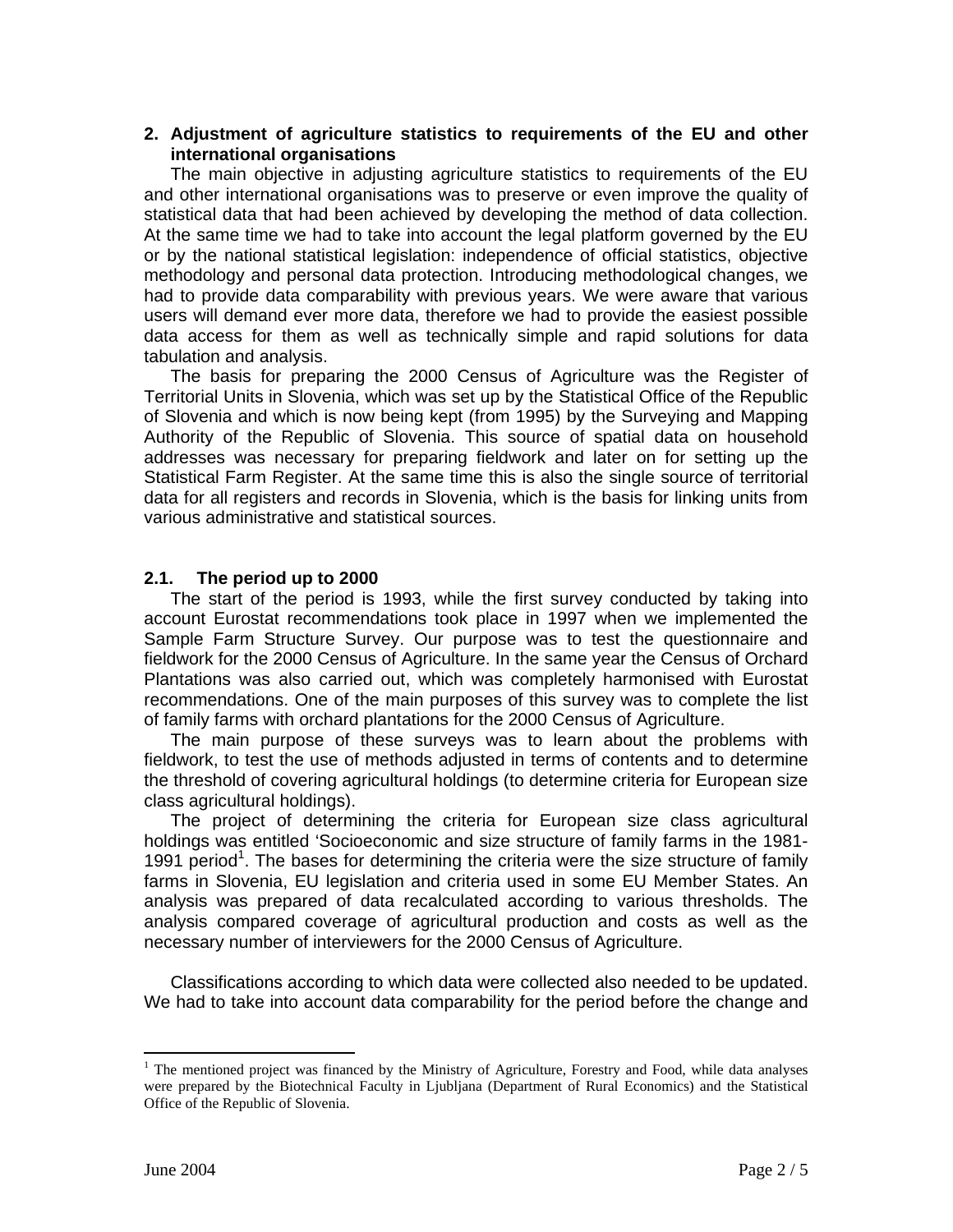complementarity between the updated classification of agricultural products and other classifications defining the same products but for other purposes (e.g. HS/CN, CPA).

The final solution was a multilevel classification, which at the lowest level contains a very detailed list of products. Higher levels of this classification are determined by taking into account national needs for data dissemination and considering to the greatest extent the New Cronos classification. For the needs of data dissemination according to other internationally important and applied classifications, we can prepare conversion tables that convert categories in our classification at the lowest level into appropriate higher levels of other classifications.

Monitoring of some data was connected with major methodological interventions in terms of contents. An example is collecting data on cattle herd where we were gradually harmonising the categories regarding age classes of animals and supplemented them with the breakdown by purpose of breeding. In doing that we had to take into account various EU requirements: surveys on the number of animals and farm structure surveys. In preparing comparable time series, we could not avoid estimating data for the period before the change.

Preparations for the 2000 Census of Agriculture, which had been going on since 1995, were the start of using administrative sources as we understand it today. We had to prepare a good list of agricultural holdings covered by the census. The basic list included agricultural enterprises and co-operatives – we have already been monitoring their agricultural production every year – and family farms – we have had their list since the 1991 population census. Because of great changes in the 1991- 2000 period, the 1991 list was out-of-date. For preparing the list of family farms we have therefore used information from our regular surveys and all available administrative sources, combined them, eliminated doubles to the greatest possible extent and with the help of the Central Register of Population updated the names of addressees (*Chart 1*).

Chart 1: Use of various statistical and administrative sources for preparing the list of family farms participating in the 2000 Census of Agriculture (Source: Orešnik, SURS):

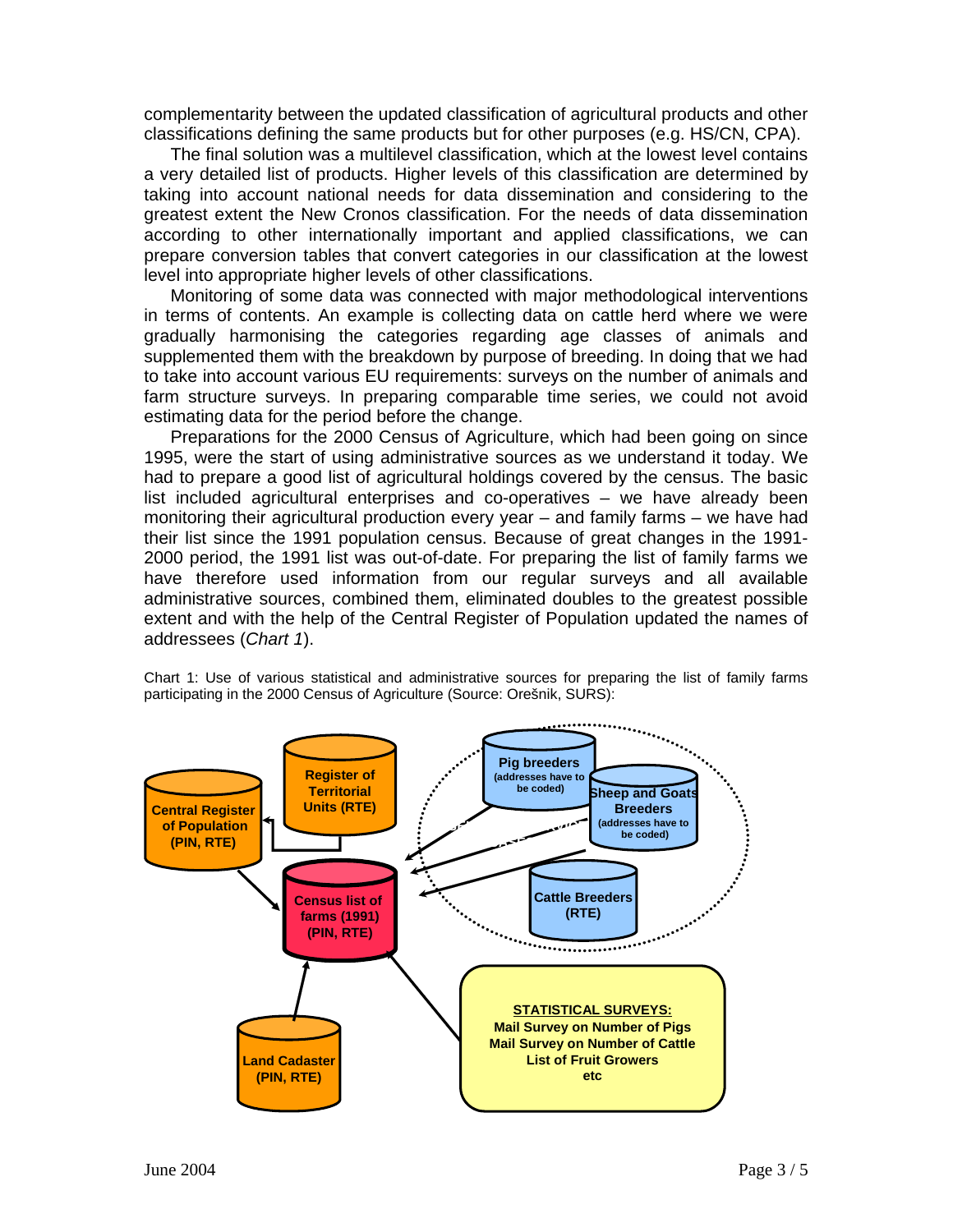# **2.2. The period after 2000**

With the 2000 Census of Agriculture we obtained the basis for further work in terms of adjusting the system of agriculture statistics to EU recommendations: setting up the Statistical Farm Register and preparation of methodologically harmonised time series of data on agricultural products for the period between the last two censuses (1991-2000). As regards the contents, this was the most demanding step, which had been prepared before. In preparing harmonised time series of data on agricultural products we were assisted by the Agriculture Institute of Slovenia.

On the basis of 2000 census data, we calculated for the first time production typology and economic size of agricultural holdings according to Eurostat recommendations. This calculation was prepared in co-operation with the Methodology Department of the Statistical Office of the Republic of Slovenia and the Agriculture Institute of Slovenia.

As expected, users' requests for data increased considerably after the Census of Agriculture. Therefore, with the help of Phare funds we organised data into Data Warehouse and prepared the census database for access with rapid and simple tabulation software called Oracle Discoverer, which shortened the time for preparing tables. At the same time, we anticipated data presentation regarding various size classes or various classifications, which enabled subject-matter specialists to independently and rapidly prepare data according to different requests and formats. In the 2001–2003 period we prepared in the same way data of the Census of Horticulture and of the Census of Orchard Plantations. Later on the Office started modernising its web pages and agriculture statistics were the first prepared for access via the Internet in PC-AXIS format (http://www.stat.si/pxweb/dialog/statfile1.asp).

At the beginning of 2004 we set up the Statistical Farm Register (hereinafter: the register), the main purpose of which is to provide a good sampling frame for preparing samples of agricultural holdings. In addition to the latest situation of address and contents data, the register contains the history of data on agricultural holdings since 2000. The most demanding task in setting up the register was updating of data since during the year and between individual years we use various statistical sources (statistical surveys) to update data in the register. In addition, we also used IACS (Integrated Administrative and Control System) data to update the register. Various data sources are prepared in various forms, so it was necessary to adjust the method of updating the register.

The entire time since 2000 activities have taken place in connection with harmonising other agriculture statistics with international requirements (milk and dairy statistics, agricultural balance sheets, statistics of agricultural prices and economic accounts for agriculture, etc.). Most of these were properly methodologically harmonised by May 2004.

All the mentioned activities connected with adjusting agriculture statistics to EU and international requirements were implemented by 2004 with the help of EU funds. This enabled occasional employment of additional human resources, which is no longer possible for regular tasks. Financial resources available for statistics are decreasing. How can the system be maintained in the future? The only answer is rationalisation of work within the national statistical office and among various institutions, which means using modern technical equipment and administrative sources for statistical surveys.